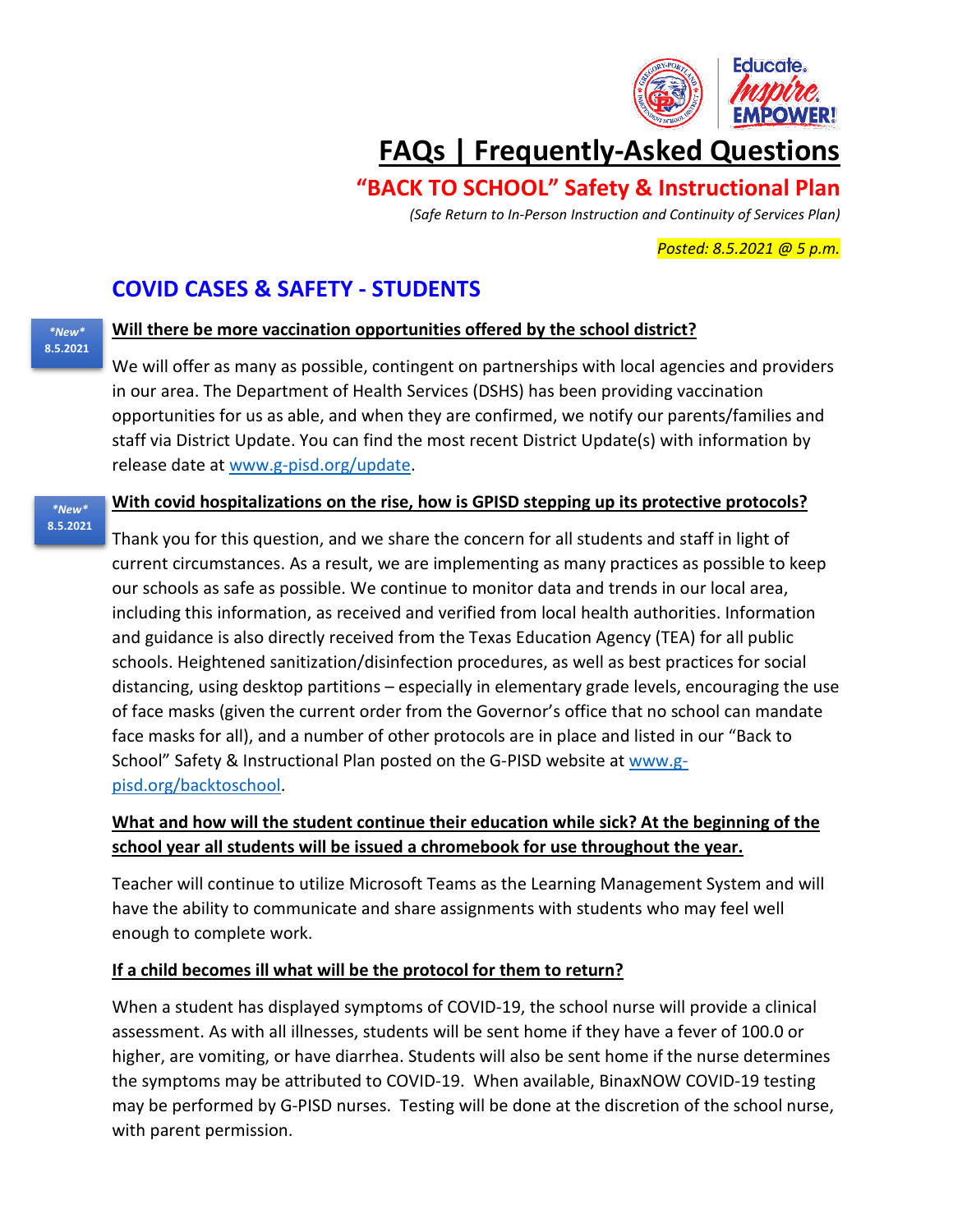Any individuals who themselves either: (a) are test-confirmed to have COVID-19; or (b) are diagnosed by a medical professional to have the symptoms of COVID-19 (listed above) must stay at home throughout the infection period, and cannot return to campus until the conditions for campus re-entry have been met:

- at least 24 hours have passed since recovery (resolution of fever without the use of fever-reducing medications);
- the individual has improvement in symptoms (e.g., cough, shortness of breath); and
- at least ten days have passed since symptoms first appeared.

If the individual has symptoms diagnosed as COVID-19 and wants to return to school before completing the above stay-at-home period, the individual must either (a) obtain a medical professional's note clearing the individual for return based on an alternative diagnosis, though for health privacy reasons the note does not need to indicate what the alternative diagnosis is, or (b) obtain an acute infection test (at a physician's office, approved testing location [\(https://tdem.texas.gov/covid-19/\)](https://tdem.texas.gov/covid-19/), or other side that comes back negative for COVID-19.

In the case of an individual who is symptomatic and is diagnosed with COVID-19, the individual may return to school when all three of the following criteria are met:

- at least 24 hours have passed since recovery (resolution of fever without the use of fever-reducing medications);
- the individual has improvement in symptoms (e.g., cough, shortness of breath); and
- at least ten days have passed since symptoms first appeared.

## **COVID CASES & SAFETY - TEACHERS & STAFF**

### **Is there going to be some sort of checkup to adults? Temperature check or something?**

Staff will be required to self-screen before reporting to work.

## **COMMUNICATION regarding COVID CASES**

### **Will parents and family members continue to get email notification when there is a new case in our school?**

Confirmed positive cases of COVID-19 will be updated daily and will be accessible to the public on the G-PISD website at [www.g-pisd.org/COVIDcounts.](http://www.g-pisd.org/COVIDcounts) Additionally, the district will release notification to families and staff once per month (at the end of the month).

## **MASKS**

**Why is wearing masks optional?**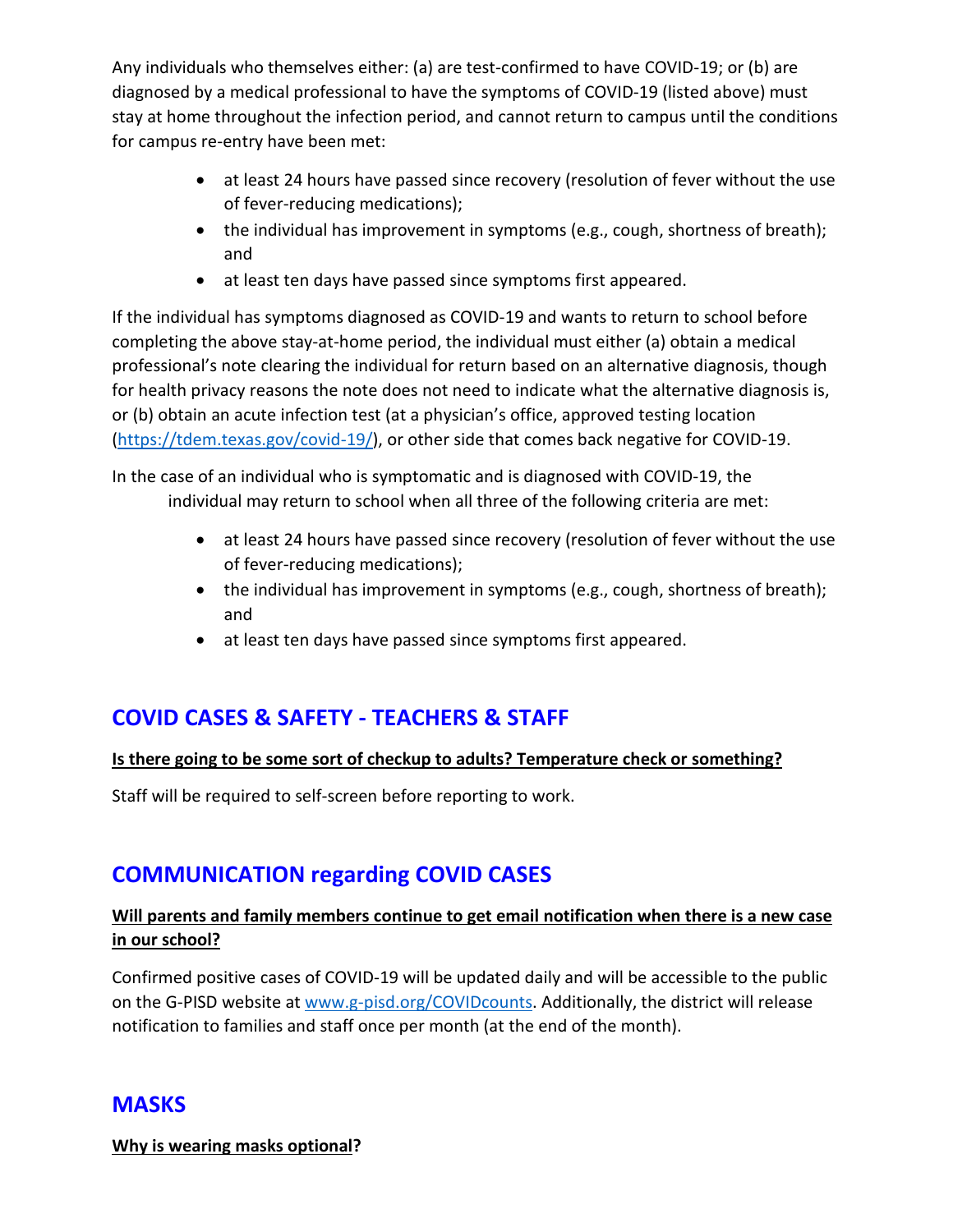Executive Order GA-36 issued by Texas Governor Greg Abbott (effective June 4, 2021), states: "no student, teacher, parent, or other staff member or visitor may be required to wear a face covering." Additionally, Executive Order GA-38 issued July 29, 2021, reinforces this mandate, stating: "No governmental entity, including a county, city, school district, and public health authority, and no governmental official may require any person to wear a face covering or to mandate that another person wear a face covering."

### **How will masks be addressed at the elementary level? What is the consequence for bullying associated with wearing masks?**

All students and staff in Gregory-Portland ISD will be strongly encouraged to wear face masks. We are promoting a culture of positive practice and support for all students and staff about the personal decision to wear (or not wear) a mask. Discipline will be practiced throughout the district in accordance with current procedures. For the latest, approved Student Code of Conduct and Student Handbooks for each campus, please visit [www.g-pisd.org/handbooks.](http://www.g-pisd.org/handbooks)

## **MEET THE TEACHER / OPEN HOUSE(s)**

#### **Will there still be "Meet the Teacher" or some kind of open house at the schools before school starts?** *\*Updated\** **8.5.2021**

Yes, both "Meet the Teacher" and "Open House" events will be held at our campuses (see list below). Please keep in mind that "Meet the Teacher" and "Open House" events are optional for families; those with significant safety concerns can opt not to attend out of an abundance of caution. Campuses will be communicating more information about these events as we approach the beginning of the school year. **COVID-19 safety protocols will be in place, and all who attend are HIGHLY ENCOURAGED to choose to wear a face mask.**

- **Elementary "Meet the Teacher"** Tues., August 10th 5:00 p.m. 6:30 p.m. at each of our four elementary schools (East Cliff, SFA, TMC, and WCA)
- **Elementary "Open House"**  Tues., Sept. 14th 5:30 p.m. 7 p.m.
- **G-P Middle School "Open House"**  Wed., August 18th, 5:30 p.m. 7:00 p.m.
- **Gregory-Portland High School "Open House"** Wed., August 25th 5:30 p.m. 7:00 p.m. (High School Supply lists will be shared with students teachers on the first day of class.)

## **REGISTRATION**

### **Is there going to be another online registration before school starts or was what we did before summer all we needed to do?**

Online registration for returning G-PISD students (as well as registration for new students residing within the district) is now open and available at [www.g-pisd.org/registration.](http://www.g-pisd.org/registration)